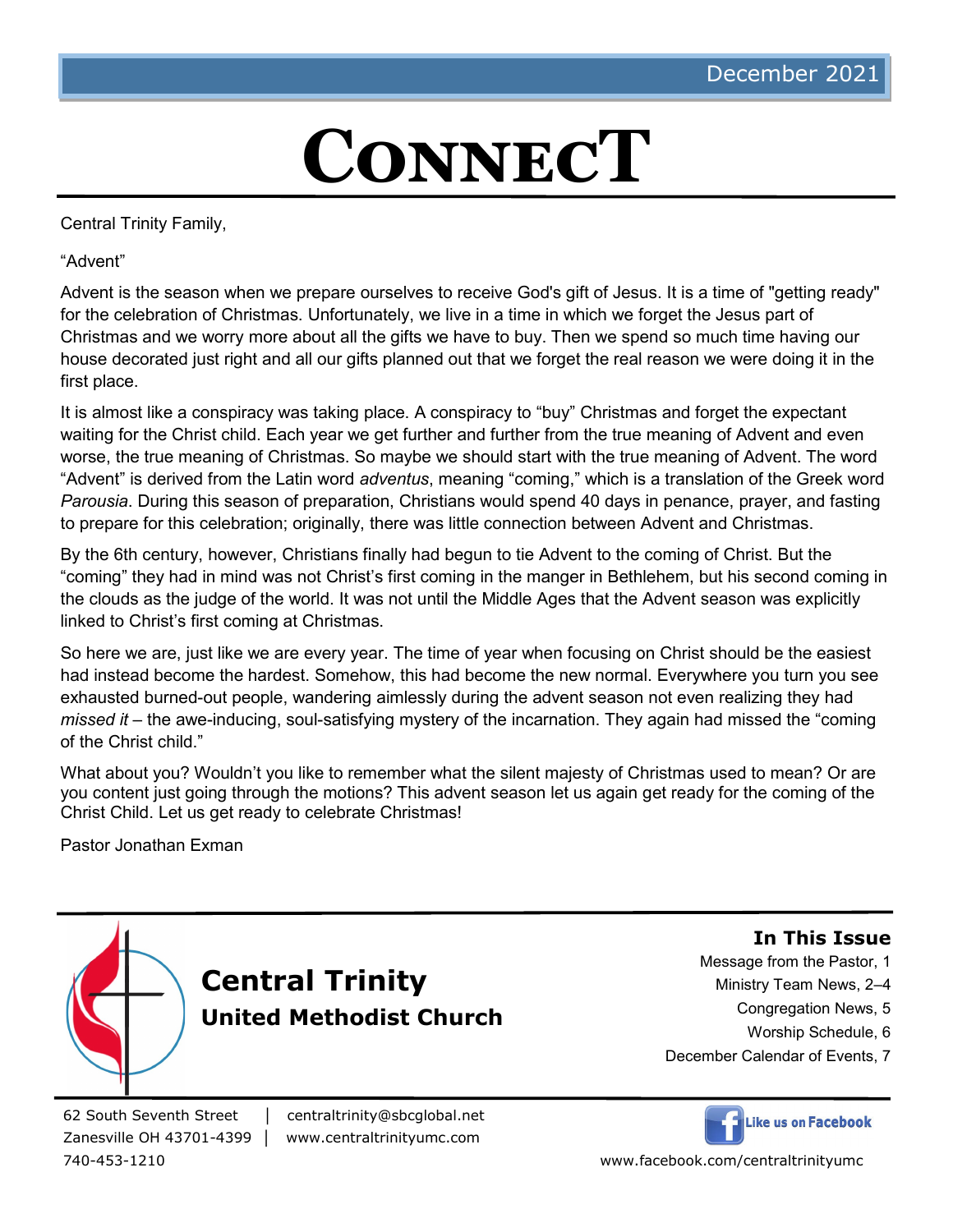#### **Church Staff**

In Ministry with you …

**Lead Pastor** Jon Exman

**Associate Pastor** Jon Carter

**Children's Ministries** Lesa Exman

**Director of Music** Jim McLaughlin

**Chancel & Children's Choir** Ann Sims

**Wesleyan & Carillon Bells** Andy Ruetz

**Nursery Attendants** Callie Carter Sue Loader

**Administrative Assistant** Bonnie Gerdau

**Treasurer** Holly Ruetz

**Financial Secretary** Rick Mohler

#### **Sunday Schedule**

9:00 a.m. *Ignite* Service 9:00 a.m. Sunday School 9:45 a.m. Wesleyan Choir 10:30 a.m. Worship 10:30 a.m. Sunday School 10:30 a.m. CT Students Grades 5–8 6:00 p.m. CT Students Grades 7–12

Childcare provided each Sunday 8:50 to 11:30 a.m.

Handicapped parking available at North entrance of parking lot

**Office Hours** Mon. – Thu. 9 a.m. – 3 p.m. Closed Noon – 1 p.m. Fri. 9 a.m. – Noon

62 South Seventh Street │ centraltrinity@sbcglobal.net Zanesville OH 43701-4399 │ www.centraltrinityumc.com 740-453-1210 www.facebook.com/centraltrinityumc



#### **Family Life Ministry**

Family Life started this fall with our Trunk or Treat event. We had over 200 members of our community come through our doors! Thank you to everyone that helped in any way. I am certain that Gods love was shown to our community through each of your smiles and generosity. We ended our fall with a Baked Potato Fundraiser to help send our kids to church camp. Once again you, as a church, showed up and helped us raise \$1025. Thank you for investing in our kids and their walk with the Lord.

#### **Upcoming FLM Events!**

We are so excited for what is coming in December. We are participating in the Storybook Christmas event being hosted by Downtown Zanesville. We will have a display outside our church throughout the month of December.

**December 1--We start the month off by participating in the downtown** Christmas parade Wednesday, December 1, at 6:30 p.m. We will decoratea float and haveIgnite play Christmas Carols. We need persons who can walk along side of the float and hand out flyers and throw candy. A sign-up sheet at the welcome desk and boards is available November 21. A box near the welcome area will be available to donate candy. Please make sure the candy is individually wrapped.

**December 17-**We are hosting "Santa Tells the Story." This event takes groups every 15 minutes, from 5:30 to 8:30 p.m., through the nativity narrated by Santa. This tour has several different spots to stop within our church and ends in the sanctuary with the nativity scene and the Carillon Bells playing. We will also have hot chocolate, cookies, and other sweets. We will take family photos and giveeach family a Christmas ornament photo frame as our gift to them. We need several volunteers before, during, and after this event to make it successful. A sign-up sheet at the welcome desk is available November 21.

#### **Kids Own Worship**

This month we learn about the nativity story as we focus on Jesus being the greatest gift ever! On December 19, during both services, we will havea Happy Birthday Jesus party. We will celebrate with snacks, crafts, and fun games.

#### **CT Student Ministry**

CT Students will have their annual Christmas Party December 19, from 6 to 8 p.m. This event includes food, fellowship, and a frenzy of games! A \$25 GameStop gift card will be given to the student who brings the most visitors with them! If you are a parent of a student, I need volunteers to help with setup and to help with some of the games. If you are an adult/ parent here at CT and want to help, please contact Pastor Jon Carter.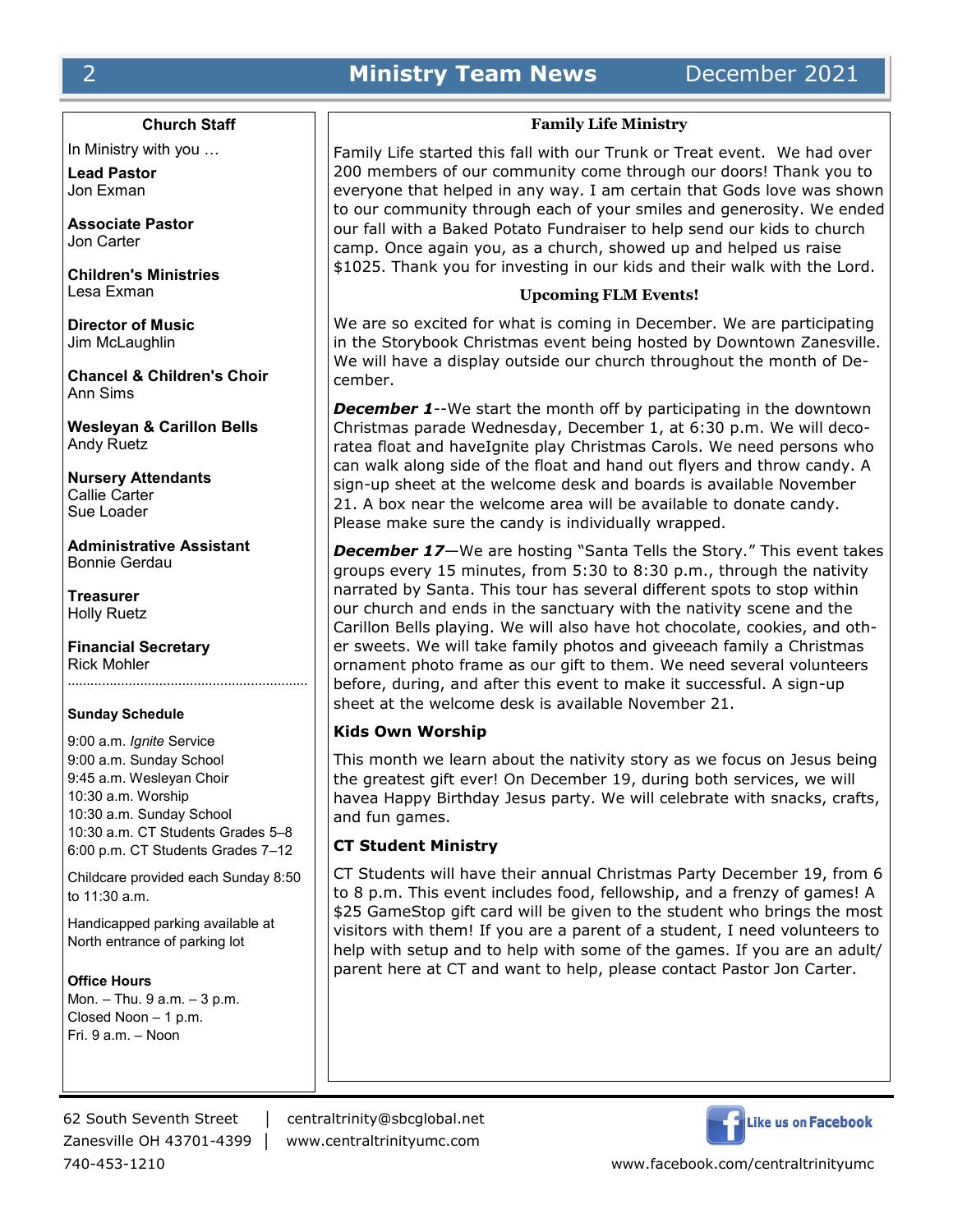#### **United Methodist Women**

**United Methodist Women** meets Monday, December 6, 6 p.m., for dinner at Rake's Place, 2207 Linden Ave.

**Angel Wings Prayer Shawl Ministry** meets Thursdays, 5–7 p.m., in the Strong Family classroom. We will not meet December 30. All are welcome for stitching, praying, and fellowship.

Sunday, December 5, is the last day to bring hats, gloves or mittens, and scarves for the **Mitten Tree**. They go to Eastside Community Ministry and the Free Store.

Participate in the **Bakeless Cookie Walk** by donating the amount you would spend to bake cookies or to buy cookies. Make checks payable to Central Trinity United Methodist Women and drop off at the church office or send to Margaret Baker by December 15.

Women and men are invited to join the **2021 Virtual Advent Study** of Women Rise Up: Sacred Stories of Resistance for Today's Revolution by Kate Zeh. The study is Sundays November 28 through December 19, 4:00 to 5:15 ET. For more information and to register, go to westohioumw.org/advent-study.



.

## **Restore Our Windows - Reminder - Pledges due by December 12th**

Thanks to everyone who has already made a pledge to this project. The contract pricing is good until the end of the year, so it is necessary for all pledges to be in by December 12. We will then discuss and finalize decisions for this project. If you have any questions, informational brochures and pledge cards are available at the Welcome Center desk or one can be mailed to you by calling Cathy Dorman – 740-674-7266 or Janice Deal – 740-891-2657. We are happy to answer any questions you have about this project. Thank you for your prayerful consideration to make a *Restore Our Windows pledge*.

## **Thursday Music Club Concerts Update**

Because of the continuing COVID-19 challenges in our community, the Annual Zanesville Handbell Festival has been cancelled for this year. Several of the handbell choirs, including Central Trinity, will post performance videos of their choirs on the Thursday Music Club Facebook during December. The Annual Handel's "Messiah" concert by the Zanesville Civic Chorus and Orchestra will be live-streamed December 12, 2021, 6:00 p.m. on the Central Trinity Facebook. Later, it will be available on the CT website. Donations from this concert go to the Habitat for Humanity of Southeast Ohio. You can make a contribution through the Muskingum County Community Foundation. You can send a donation in the "Spirit of Handel" to their office or through the MCCF website.



## **Come as Yourself, Grow in Faith, Serve with Love**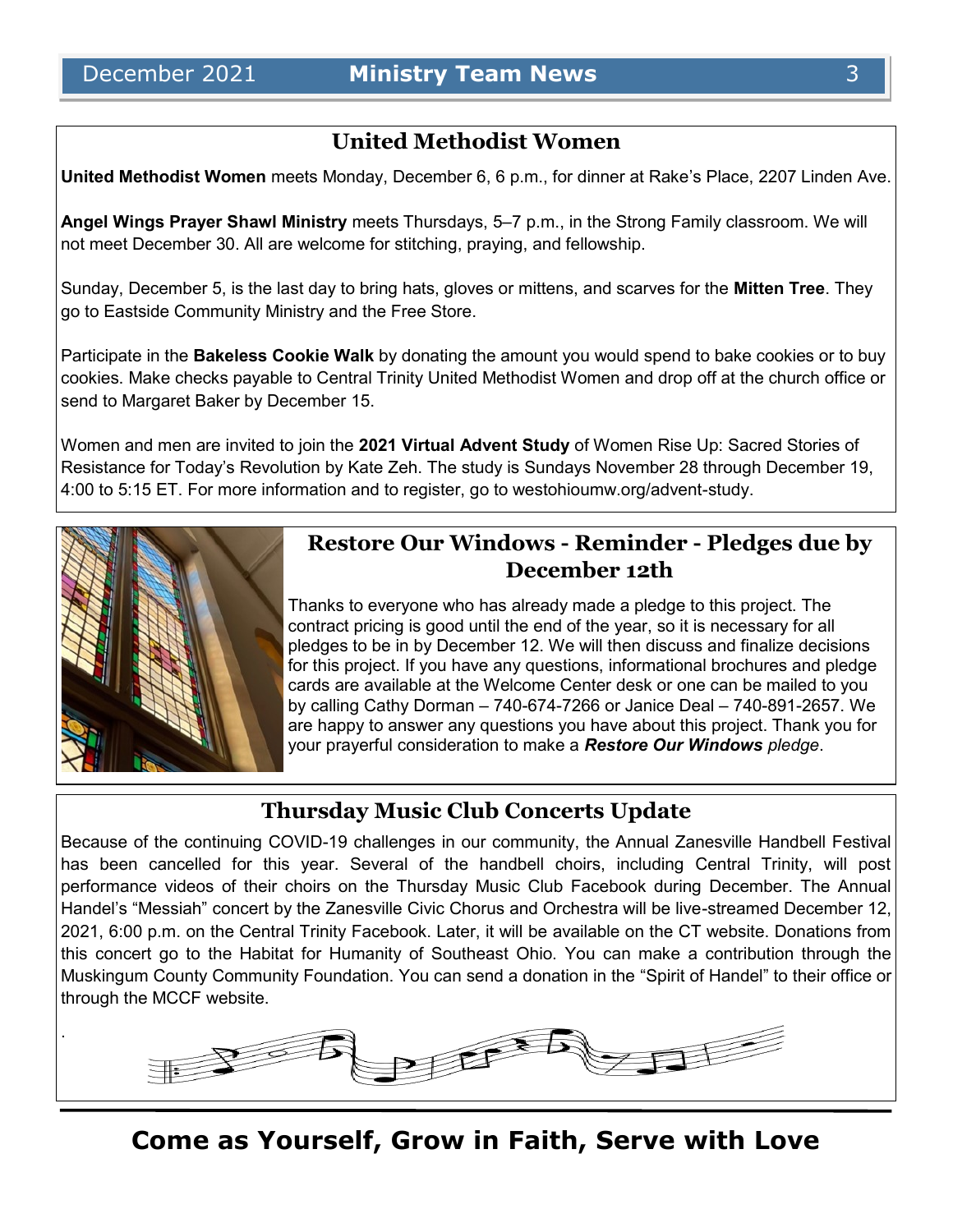## **Music Ministry**

Upcoming anthems for the Chancel Choir:

Dec. 5 *Christmas Sanctus* by Lee Dengler

Dec.12 *Way Down in Bethlehem* by Jay Althouse

Dec. 24 *Pavane for a Silent Night*, arr. by Liebergen (11 p.m. service)

Dec. 26 Eric Shields - Special Music (Title TBD)

Please feel free to reach out to Ann Sims or Andy Ruetz if you have any questions.

## **Verla Moore Service Club**

This year the VMSC Christmas party will be held at the church on Tuesday, December 7, at 6 p.m. Members are asked to bring a potluck style dish and a \$10 gift to exchange.

## **Poinsettia Orders**

We are taking orders for the red and white poinsettias again this year. Because of COVID-19, we will send an order form by mail that you may fill out and mail back to the church, or drop off with your payment. You may also email (centraltrinity@sbcglobal.net) or call (740-453-1210) your order into the church office & mail your payment of \$7.50 for each poinsettia to be received no later than December 7. Be sure to specify a color choice. If no color is chosen, red will be ordered for you. Flowers will be available for pick-up after the 11:00 p.m. Christmas Eve service.

Order forms can be found at the Welcome Center.

A link can also be found on the CT website.



62 South Seventh Street │ centraltrinity@sbcglobal.net

Zanesville OH 43701-4399 │ www.centraltrinityumc.com





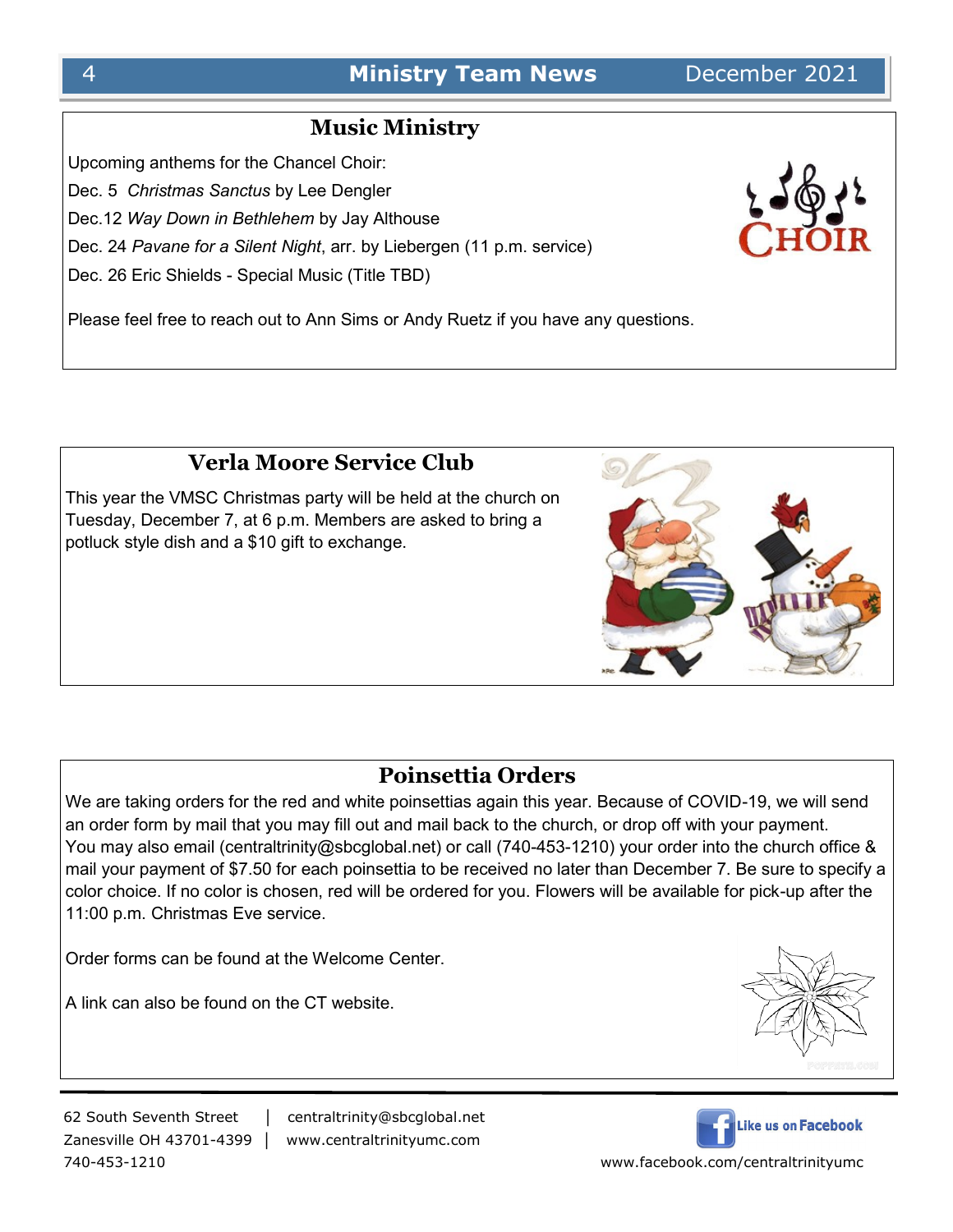#### **Israel Summer 2023**

*ISRAEL SUMMER 2023* – An informational meeting about traveling to Israel is schedule for December 5 after the 10:30 service in the Pairs and Spares room. Besides touring Israel, there are also plans of visiting Petra in Jordan.

Anyone who has questions should contact Brad Sims at BradSims96@gmail.com or 740-819-4141.

#### **Christmas Mailbox**

#### **Christmas mailbox is back!**

Drop off your Christmas cards between December 1 and 19.

We will not be responsible for mailing any cards that are not picked up.

#### **Thank you**

Dear CT Family,

Thank you for all of your kind words and expressions of sympathy in Paul's passing. It has been very comforting. Thank you also for your thoughts and prayers. That has also been comforting during this time.

Sincerely,

Linda Thompson Jennifer Shields Eric Shields

**Many Thanks**

Warmest thanks to Phyllis Bradshaw, Leslie Miller, Mary Longshore, Marcie Hunter, Nancy Moose, Mary Colopy, Sandra Robe, Sue Wright, Nancy Beitzel, Beth Hurst, Lisa Cooper, Kay Stubbins, Lead Pastor Jon Exman, Lesa Exman, Associate Pastor Jon Carter, and Cathy Dorman for helping me in the office the month of November. Please call the office if I left anyone off this list.

- Bonnie Gerdau, Admin Assistant

### **The Salvation Army**

The Salvation Army needs volunteer bell ringers November 8 to December 24.

For more information or to sign up call Marsha at 740-452-8350.

Information is on the bulletin board in the Welcome Center.



Shankful<br>and flessed

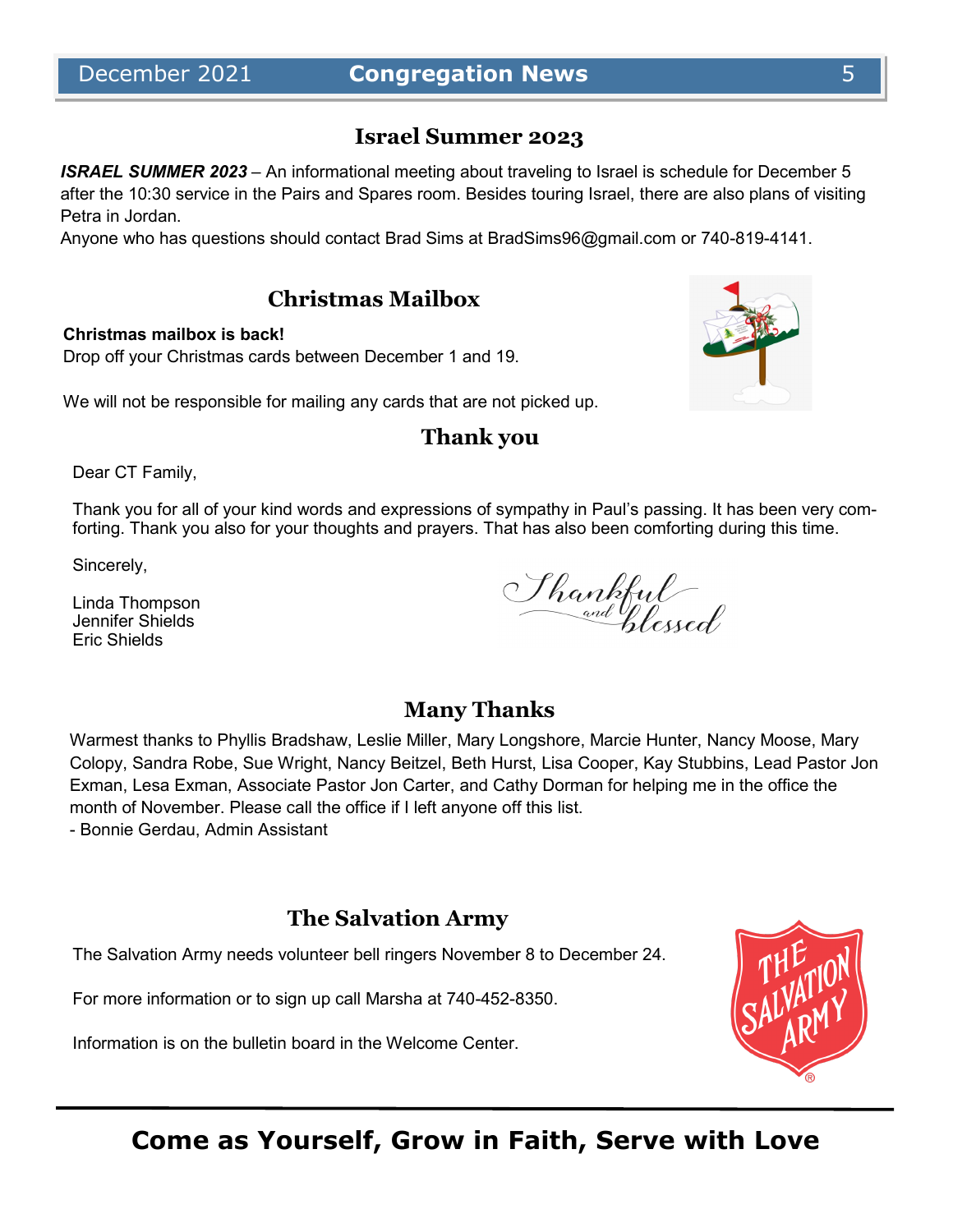| December 5<br>Message:<br>Scripture:<br>Special Music:         | <b>Holy Communion/2nd Sunday of Advent</b><br>Advent Series: "Hope Is on the Way"<br>"Hope in the Plan"<br>Jeremiah 29:8-15<br><b>Chancel Choir</b>             |                    |
|----------------------------------------------------------------|-----------------------------------------------------------------------------------------------------------------------------------------------------------------|--------------------|
| December 12<br>Message:<br>Scripture:<br><b>Special Music:</b> | Advent Series: "Hope Is on the Way"<br>"Filled with Hope"<br>Romans 15:13-19<br><b>Chancel Choir</b>                                                            |                    |
| December 19<br>Message:<br>Scripture:<br>Special Music:        | Advent Series: "Hope Is on the Way"<br>"The Hope that Lives!"<br>1 Peter 1:1-7<br><b>Carillon Bells</b>                                                         |                    |
| December 24<br>Message:<br>Scripture:<br>Special Music:        | Christmas Eve/Advent Series: "Hope Is on the Way"<br>"The Birth of Hope"<br>Luke 2:1–20<br>Children's Choir/Wesleyan Choir<br>Carillon Bells/Chancel Choir/Band |                    |
| December 26<br>Message:<br>Scripture:<br><b>Special Music:</b> | 1st Sunday after Christmas/Advent Series: "Hope Is on the Way"<br>"Hope in a Name"<br>Philippians 2:9-11<br><b>Special Music</b>                                |                    |
| "80 Plus Club"                                                 |                                                                                                                                                                 | <b>Bible Study</b> |

## **Happy Birthday**

Bill Miller, December 5

Phyllis Bradshaw, December 18

David Downing, December 20

If we missed anyone or do not have the date right, please call the church office.



62 South Seventh Street │ centraltrinity@sbcglobal.net

Zanesville OH 43701-4399 │ www.centraltrinityumc.com

With the Holiday Season upon us.

There will be no Bible study in December.

Bible Study will resume in January 2022

## **Average YTD attendance:**

**Sept worship attendance**  (through 11/14): 153

#### **October 2021 Financial Report**

| <b>YTD Budget</b>   | \$368,996 |
|---------------------|-----------|
| YTD Income          | \$301,022 |
| <b>YTD Expenses</b> | \$325,297 |



740-453-1210 www.facebook.com/centraltrinityumc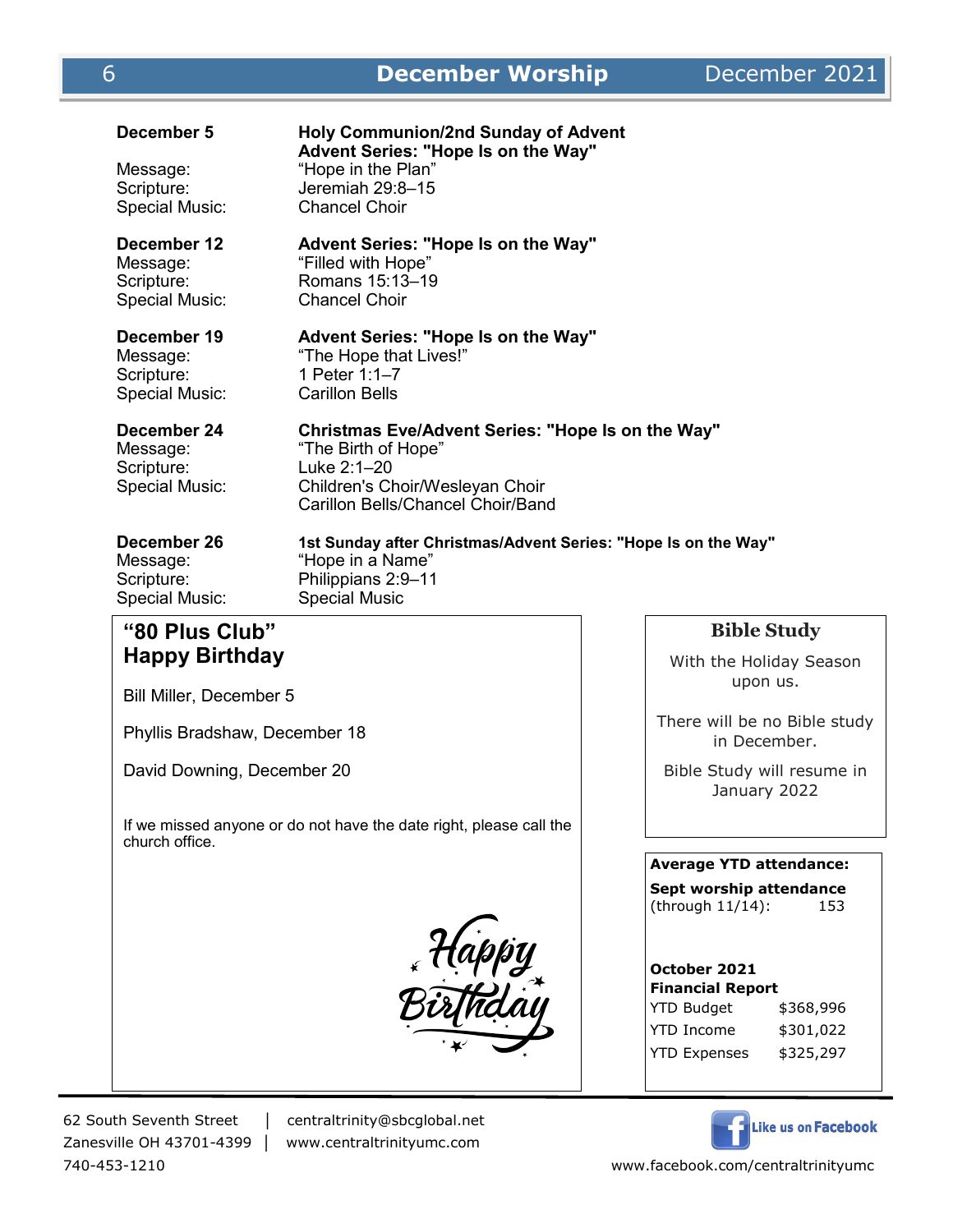## **December Calendar of Events is subject to change**

| 1 Wednesday<br>6:30 p.m.<br>2 Thursday<br>5:00 p.m.                                                               | Parade<br>Angel Wings Prayer Shawl                                                                                                                                                                                               |                                                                                                                   | <b>Angel Wings Prayer Shawl</b><br>Children's Choir practice<br><b>Carillon Bells practice</b><br><b>Chancel Choir practice</b>                                                                                  |
|-------------------------------------------------------------------------------------------------------------------|----------------------------------------------------------------------------------------------------------------------------------------------------------------------------------------------------------------------------------|-------------------------------------------------------------------------------------------------------------------|------------------------------------------------------------------------------------------------------------------------------------------------------------------------------------------------------------------|
| 5<br>Sunday,                                                                                                      | <b>Holy Communion</b><br><b>CT Music Ministry presents a Special</b>                                                                                                                                                             | 17 Friday<br>5:30 p.m.                                                                                            | <b>Storybook Christmas</b><br><b>Poinsettias Arrive</b>                                                                                                                                                          |
| $9:00$ a.m.<br>$9:00$ a.m.<br>$9:45$ a.m.<br>$10:30$ a.m.<br>10:30 a.m.<br>$10:30$ a.m.<br>6:00 p.m.<br>6:00 p.m. | <b>Christmas Program in Worship</b><br><b>Ignite Service</b><br><b>Sunday School</b><br>Wesleyan Choir<br>Worship<br><b>Sunday School</b><br>CT Students (Grades 5-8)<br>CT Students (Grades 7-12)<br><b>Chancel Choir Party</b> | 19 Sunday<br>$9:00$ a.m.<br>$9:00$ a.m.<br>9:45 a.m.<br>$10:30$ a.m.<br>$10:30$ a.m.<br>$10:30$ a.m.<br>6:00 p.m. | <i><b>Ignite Service</b></i><br><b>Sunday School</b><br>Wesleyan Choir<br>Worship<br><b>Sunday School</b><br>CT Students (Grades 5-8)<br><b>CT Youth Christmas Party</b><br>Last Day to drop off Christmas Cards |
| 6 Monday<br>6:00 p.m.<br>7 Tuesday<br>6:00 p.m.                                                                   | <b>United Methodist Women</b><br>Verla Moore Service Club Potluck<br><b>Last Day to order Poinsettias</b>                                                                                                                        | 23 Thursday<br>5:00 p.m.<br>6:00 p.m.<br>6:00 p.m.<br>7:00 p.m.                                                   | <b>Angel Wings Prayer Shawl</b><br>Children's Choir practice<br><b>Carillon Bells practice</b><br><b>Chancel Choir practice</b>                                                                                  |
| 9 Thursday<br>5:00 p.m.<br>6:00 p.m.<br>6:00 p.m.<br>7:00 p.m.                                                    | Angel Wings Prayer Shawl<br>Children's Choir practice<br>Carillon Bells practice<br><b>Chancel Choir practice</b>                                                                                                                | 24 Friday<br>4:30 p.m.<br>11:00 p.m.                                                                              | <b>Christmas Eve Service</b><br><b>Christmas Eve Service</b><br>Take Poinsettias home after service                                                                                                              |
| 10 Friday                                                                                                         | <b>ConnecT Article Deadline</b>                                                                                                                                                                                                  | 26 Sunday<br>$9:00$ a.m.                                                                                          | <b>Ignite Service</b>                                                                                                                                                                                            |
| 11 Saturday<br>2:00 p.m.                                                                                          | <b>Messiah Rehearsal</b>                                                                                                                                                                                                         | $9:00$ a.m.<br>$9:45$ a.m.<br>$10:30$ a.m.                                                                        | <b>Sunday School</b><br>Wesleyan Choir<br>Worship                                                                                                                                                                |
| 12 Sunday<br>9:00 a.m.<br>$9:00$ a.m.                                                                             | <b>Ignite Service</b><br><b>Sunday School</b>                                                                                                                                                                                    | $10:30$ a.m.<br>10:30 a.m.<br>6:00 p.m.                                                                           | <b>Sunday School</b><br>CT Students (Grades 5-8)<br>CT Students (Grades 7-12)                                                                                                                                    |
| 9:45 a.m.<br>$10:30$ a.m.<br>$10:30$ a.m.                                                                         | Wesleyan Choir<br>Worship<br><b>Sunday School</b>                                                                                                                                                                                | $27 - 31$                                                                                                         | Monday-Friday<br><b>Offices are Closed for the Holidays</b>                                                                                                                                                      |
| 10:30 a.m.<br>6:00 p.m.<br>6:00 p.m.                                                                              | CT Students (Grades 5-8)<br>CT Students (Grades 7-12)<br><b>Messiah Livestream</b>                                                                                                                                               | 30 Thursday                                                                                                       | Choir is Cancelled for December 30                                                                                                                                                                               |
| 14 Tuesday<br>1:00 $p.m.$                                                                                         | <b>Staff Meeting</b>                                                                                                                                                                                                             |                                                                                                                   |                                                                                                                                                                                                                  |
| 15 Wednesday                                                                                                      |                                                                                                                                                                                                                                  |                                                                                                                   |                                                                                                                                                                                                                  |

6:00 p.m. Administrative Council (Fellowship Hall)